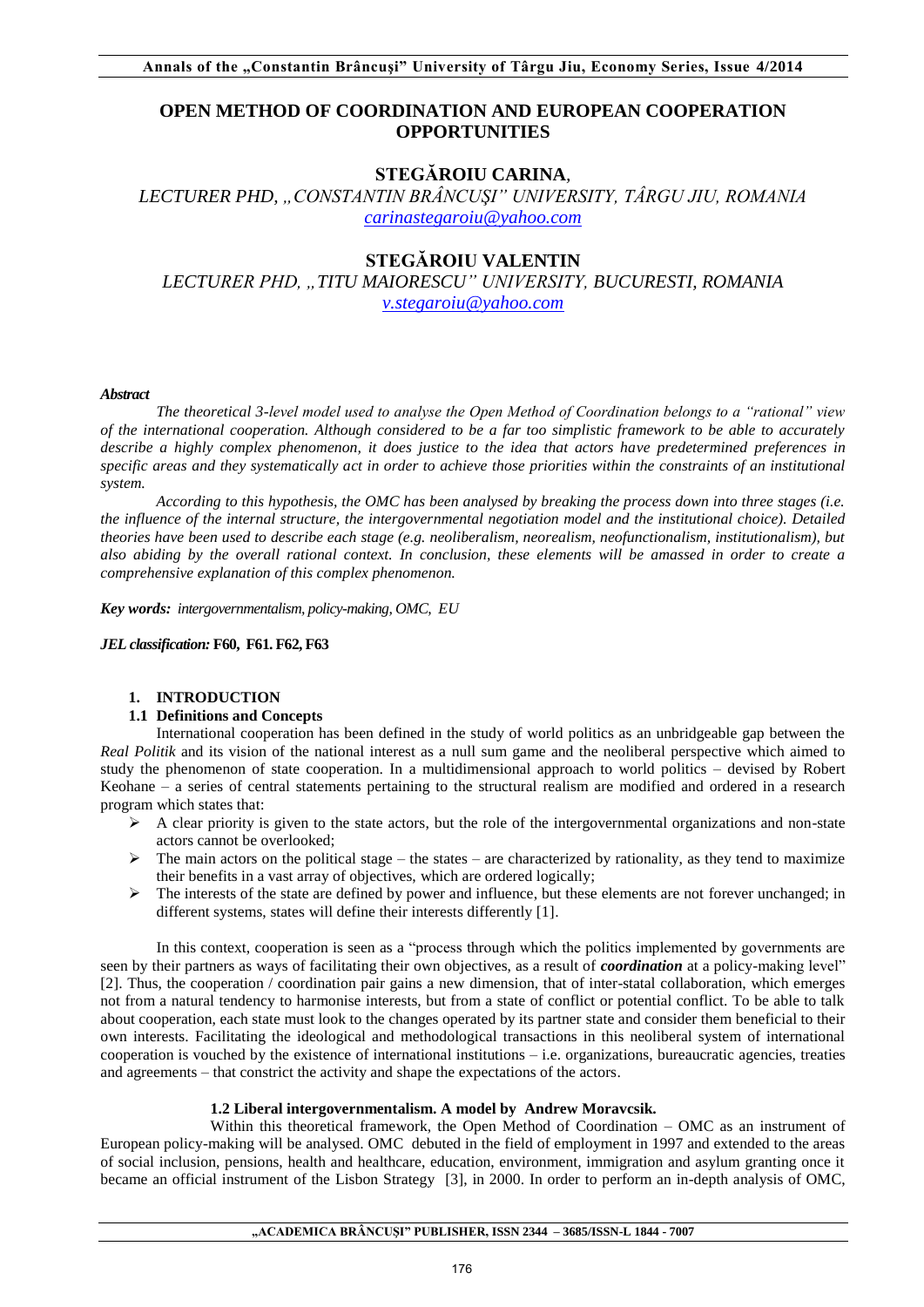## **Annals of the "Constantin Brâncuşi" University of Târgu Jiu, Economy Series, Issue 4/2014**

the 3 step model of the "liberal intergovernmentalism", developed by Andrew Moravscik will be used, as it underlines the importance of power and preferences of the EU member states in the process of European policy-making. This model highlights a gradual process of convergence of the preferences belonging to some of the more powerful states, who then sign agreements between themselves, offering compensations to much smaller states and delegating strictly limited powers to the super-national organizations. Consequently, there are three steps to developing European policies:

- **Setting national preferences according to the liberal theory,** meaning these preferences are shaped internally and are determined by particular factors, which are specific to each individual state, e.g. economy, the political environment and its institutions;
- **►** The intergovernmental stage of negotiation, in which the negotiation "power" reflects the relative power of a state, given that super-national organizations, like the Commission, have but little influence on the outcomes;
- $\geq$  The institutional choice the role of international institutions in providing solid commitments to **national governments,** which means that member states delegate sovereignty to super-national actors to increase the credibility of their common commitments and to diminish the tendency to abstain from fulfilling g those commitments.

#### **1.3 The Open Method of Coordination**

Next, this model will be used to analyse the OMC, a new method of coordinating the national policies of the EU member states, which can be launched at the state's initiative or at the initiative of the Commission and which entails the collective setting of objectives and indicators in a designated field, through which member states, based on national reports, can improve their area of knowledge, can develop channels for an exchange of information, perspectives, experience and practices and can promote innovative approaches that can be transformed into guidelines and recommendations.

Therefore, the Open Method of Coordination represents a process through which the EU member states agree to coordinate their policies through a process of mutual learning and structured exchange of information; through the OMC, the member states agree on common goals, use common indicators, and prepare national strategic reports that can define future guidelines for public policies and evaluate each other, while the Commission is limited to monitoring using a series of common monitoring reports which will deal with the performance levels achieved by member states; depending on the areas in which OMS operates, it implies soft law measures, which do impose on states, but which can never be translated into normative European acts (directives, regulations, decisions).

Consequently, the Open Method of Coordination is bordering both the super-national and inter-governmental mechanisms. It can also be viewed as a translation of the theoretical debate between the neorealism and neoliberalism parties at an European level: member states do not yet want a common legislation (so there is a conflict or a potential conflict) in a certain area, but they nevertheless have the political will to make progress together (i.e. states have collaboration problems – meaning how to transform their behavior and the behavior of their partners in order to achieve optimum results).

## **2. OMC analysis**

## **2.1 Shaping the national interest internally**

The first step in Moravicsik's model rejects the idea that national preferences are shaped by taking part in the European Union. That is to say, the structure doesn't determine the behavior of the actors, but it is the actors who determine the structure. Therefore, heads of government collect the interests of their internal electors and combine them with their own interests, which are dictated by the specific political and economic conditions, and present them as national preferences to the EU. The OMC reflects this process by its ability to involve all interested parties in the decision making process as it relates to the public policy, by directly involving citizens and civil society structures, which only selves to increase transparency and democratic commitment. As a result, OMC offers social actors the opportunity to have their priorities known at a European level.

It is obvious that this first step is an oversimplification of the way states delineate their interests as it minimizes the influence of the super-national and international structures. Moravicsik himself does not totally exclude the impact an interconnected set of rules and practices has on shaping the expectations and behavior of the actors. For example, the idea of transparency is inherit to the OMC system, as it facilitates the comparative evaluation of performance and the mutual learning process. In order for the OMC to work, it is important that all actors involved, both national and European, to have access to all information and documents throughout the process. To avoid making the OMC process a purely technocratic one, it is necessary to make a permanent effort to increase the quality of the public communication, so that vast categories of citizens and local NGOs can be able to follow and take part in all the stages of the process. Moreover, OMC offers the opportunity to partake in the process, but it does not automatically ensure it. Often, consulting the internal structure is but an option for governments and not a right or a principle of good governing. Therefore, the formal or informal practices that states accept as being constrictive at a super-national level can play an important part at a national level.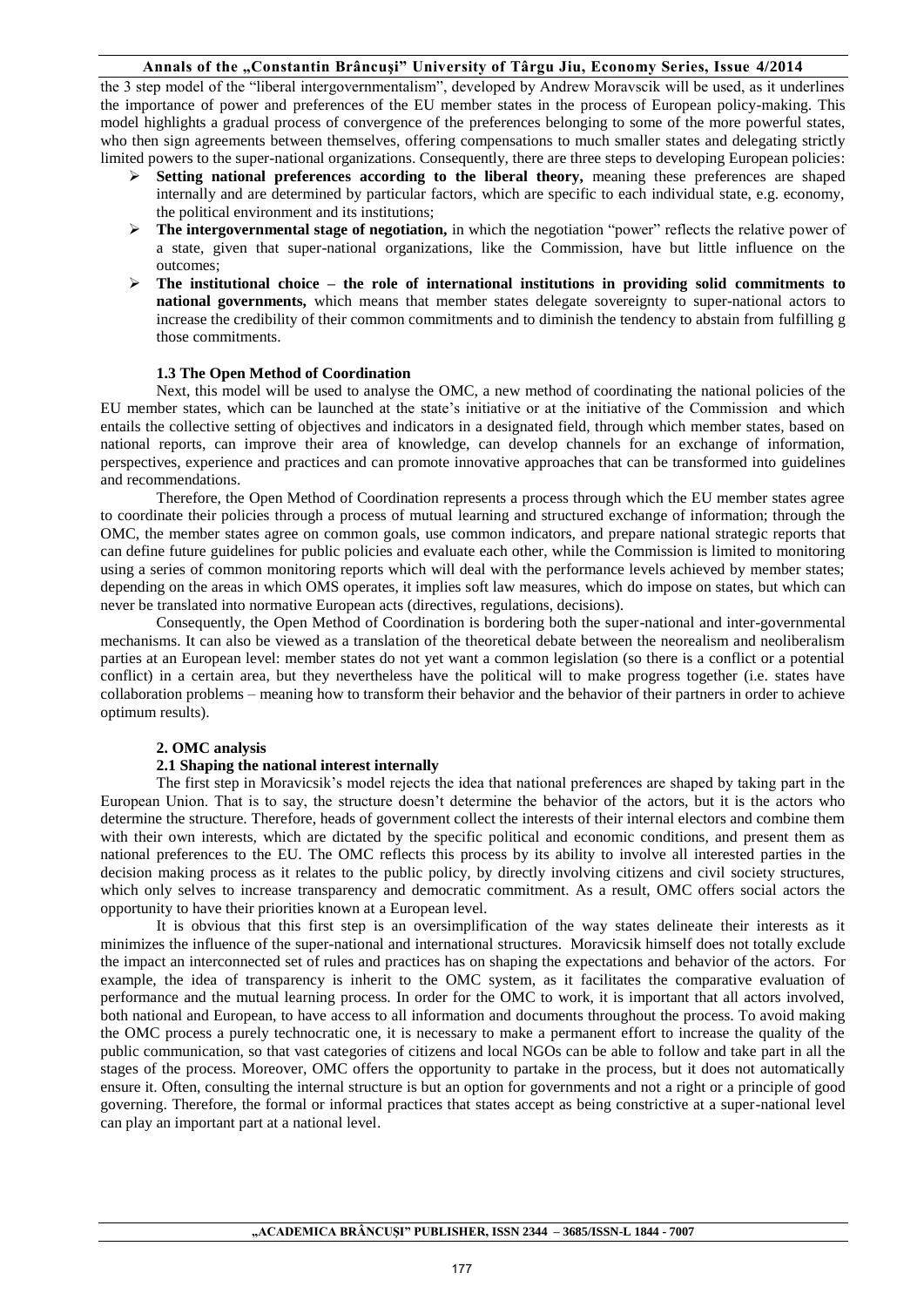#### **Annals of the "Constantin Brâncuşi" University of Târgu Jiu, Economy Series, Issue 4/2014**

#### **2.2 The intergovernmental negotiation model**

In the second stage of the OMC analysis, the negotiation table in Brussels is replaced by deliberating and common learning processes, which go above a forced harmonization and pays homage to diversity in areas marked by a difficult operating legal framework. The Open Method of Coordination is innovative and decentralized and involves a tight intergovernmental organization. The increased role of the European Council – a significant intergovernmental aspect of the European Union – played in the different stages of the policy coordination process represents an extra guarantee for an effective collaboration. Moreover, the deliberating process of the OMC is cyclical and centered on resolving the problem identified in a common manner, with the goal of learning by evaluating the compared performances.

However, in order for this process to take place, a political will based on objective national interests is necessary. Based on Stanley Hoffman's hypothesis on the primacy of the state [4], intergovernmentalists have stated that the negotiating techniques employed by the EU are streamlined tactics pertaining to intergovernmental diplomacy which highlight the power and preferences of the EU member states. Coordinating these preferences does not automatically entail a concession made to cooperation and the integrative aims. According to the idea that cooperation in a super-national context works until the national interest is affected, detractors of the OMC have expressed their concern that using OMC as a substitute for the stronger legal instruments that operate within the EU would lead to states having a hard time respecting the more binding commitments. As a result, the tough negotiation rounds between member states in a super-national context foreseen by could intensify as the influence of a legally weakened Commission decreases. Therefore, even in a multilateral commitment, the states are worried about the differences in estimated gains, which often impede cooperation.

#### **2.3 The institutional choice**

As shown above, the role of institutions is not completely discredited, as they are given a position of monitoring, evaluation and consulting. Although there is a tendency to view international institutions as the "watchdogs" of established commitments, they do have a certain influence on the behavior of the actors, setting up a context governed by principles, norms, regulations and procedures which are accepted by participating states and which govern the interactions of various actors in various areas of interest. Such an influence can be seen in an international institution like the European Union both in the vertical and horizontal plan of developing interactions. In such a context, the OMC is a good example. Annually, member states must present the European Commission with a report on the progress they've made achieving their set goals and with the list of priorities for the upcoming period. Once every 3 years, more substantial reports must be presented based on all the areas covered by the OMC. Monitoring the progress is done through a 3-level system: primary and secondary levels deal with common indicators for all member states; the tertiary level deals with the indicators used for each individual country, depending on the national specific and conditions of internal politics – these indicators are set by the countries themselves.

The political monitoring is done at the highest level, as the European Council plays an important role both in the goal-setting and monitoring stages. In turn, the European Parliament gains through the Lisbon Treaty a higher consultancy role, as the member states are required to inform this forum of the guidelines and indicators they set, of the exchange of best practices, of the periodical monitoring and the evaluation reports. Moreover, the Method's transparency attribute highlights the fact that the involvement of a vast array of actors in the OMC processes at all levels is essential in order to ensure different perspectives are taken into account, to access local experience and to condition the public authorities to respect their commitments to achieve the common goals of the EU.

Therefore, the delegation of power – which was limited in Moravcsik's view – to international organizations allows states to form a credible commitment to the promises they made to each other, by monitoring and following up on their agreements and clarifying any lingering issues derived from the latter.

#### **3. CONCLUSIONS**

The theoretical 3-level model used to analyse the Open Method of Coordination belongs to a "rational" view of the international cooperation. Although considered to be a far too simplistic framework to be able to accurately describe a highly complex phenomenon, it does justice to the idea that actors have predetermined preferences in specific areas and they systematically act in order to achieve those priorities within the constraints of an institutional system.

According to this hypothesis, the OMC has been analysed by breaking the process down into three stages (i.e. the influence of the internal structure, the intergovernmental negotiation model and the institutional choice). Detailed theories have been used to describe each stage (e.g. neoliberalism, neorealism, neofunctionalism, institutionalism), but also abiding by the overall rational context.

Consequently, the analysis of the Open Method of Coordination from the perspective of Andrew Moravcsik's liberal intergovernmentalism has highlighted a series of advantages and a certain amount of limitations of using such a method in developing European policies. Although the soft aspects of the OMC come with disadvantages such as problems with involvement, the social-economic situation, the position of the member states in relation with the EU cooperation etc., OMC also has the advantage of being a useful, effective and flexible instrument of policy-making. Because OMC encourages the convergence of national objectives, performance and a constructive approach to the process of policy making compared with the rigid system of predetermined institutions, rules and programmes, this mechanism is useful in identifying and underlining common interests of the member states in the context of their won

#### **"ACADEMICA BRÂNCUŞI" PUBLISHER, ISSN 2344 – 3685/ISSN-L 1844 - 7007**